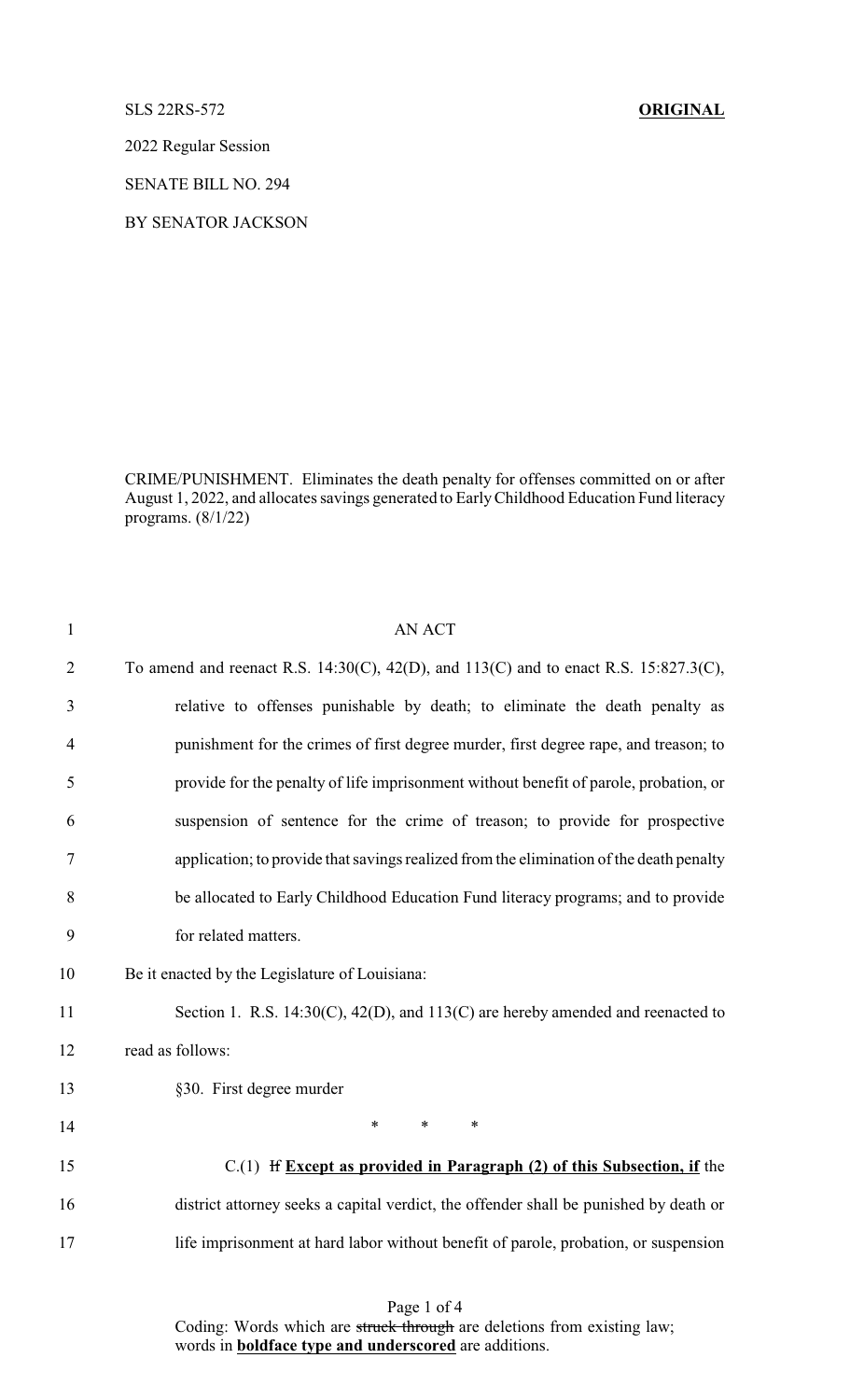| $\mathbf{1}$   | of sentence, in accordance with the determination of the jury. The provisions of Code |
|----------------|---------------------------------------------------------------------------------------|
| $\overline{2}$ | of Criminal Procedure Article 782 relative to cases in which punishment may be        |
| 3              | capital shall apply.                                                                  |
| 4              | (2) If the district attorney does not seek a capital verdict or if the offense        |
| 5              | was committed on or after August 1, 2022, the offender shall be punished by life      |
| 6              | imprisonment at hard labor without benefit of parole, probation, or suspension of     |
| 7              | sentence. The provisions of Code of Criminal Procedure Article 782 relative to cases  |
| 8              | in which punishment is necessarily confinement at hard labor shall apply.             |
| 9              | *<br>*<br>∗                                                                           |
| 10             | §42. First degree rape                                                                |
| 11             | $\ast$<br>$\ast$<br>$\ast$                                                            |
| 12             | $D_{\cdot}(+)$ Whoever commits the crime of first degree rape shall be punished by    |
| 13             | life imprisonment at hard labor without benefit of parole, probation, or suspension   |
| 14             | of sentence.                                                                          |
| 15             | $(2)$ However, if the victim was under the age of thirteen years, as provided         |
| 16             | by Paragraph $(A)(4)$ of this Section:                                                |
| 17             | (a) And if the district attorney seeks a capital verdict, the offender shall be       |
| 18             | punished by death or life imprisonment at hard labor without benefit of parole,       |
| 19             | probation, or suspension of sentence, in accordance with the determination of the     |
| 20             | jury. The provisions of Code of Criminal Procedure Art. 782 relative to cases in      |
| 21             | which punishment may be capital shall apply.                                          |
| 22             | (b) And if the district attorney does not seek a capital verdict, the offender        |
| 23             | shall be punished by life imprisonment at hard labor without benefit of parole,       |
| 24             | probation, or suspension of sentence. The provisions of Code of Criminal Procedure    |
| 25             | Art. 782 relative to cases in which punishment is necessarily confinement at hard     |
| 26             | labor shall apply.                                                                    |
| 27             | $*$<br>$\ast$<br>$\ast$                                                               |
| 28             | §113. Treason                                                                         |
| 29             | $\ast$<br>∗<br>∗                                                                      |

Page 2 of 4 Coding: Words which are struck through are deletions from existing law; words in **boldface type and underscored** are additions.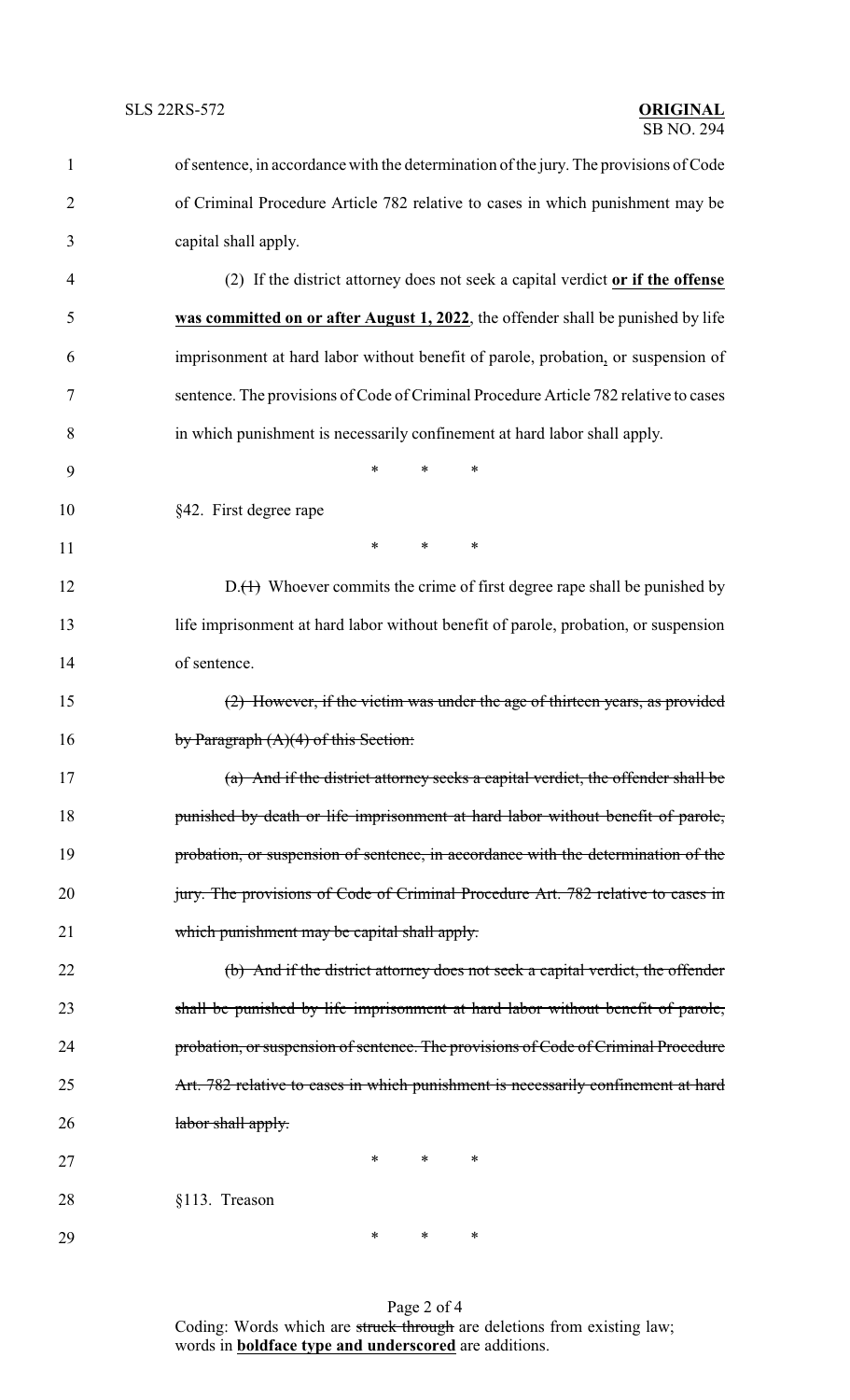| $\mathbf{1}$   | C.(1) Whoever Except as provided in Paragraph (2) of this Subsection,             |
|----------------|-----------------------------------------------------------------------------------|
| $\overline{2}$ | whoever commits the crime of treason shall be punished by death.                  |
| 3              | (2) If the offense was committed on or after August 1, 2022, the offender         |
| 4              | shall be sentenced to life imprisonment at hard labor without benefit of parole,  |
| 5              | probation, or suspension of sentence.                                             |
| 6              | Section 2. The provisions of Section 1 of this Act shall apply only to offenses   |
| 7              | committed on or after August 1, 2022.                                             |
| 8              | Section 3. R.S. 15:827.3(C) is hereby enacted to read as follows:                 |
| 9              | §827.3. Savings attributable to criminal justice reforms                          |
| 10             | $\ast$<br>$\ast$<br>*                                                             |
| 11             | C. At the end of each fiscal year, the Department of Public Safety and            |
| 12             | Corrections, Louisiana District Attorneys Association, and the Louisiana Public   |
| 13             | Defender Board shall provide to the commissioner of administration and to the     |
| 14             | Joint Legislative Committee on the Budget a statement of calculated annual        |
| 15             | savings realized as a result of the elimination of the death penalty. The savings |
| 16             | shall be deemed a bona fide obligation of the state and shall be allocated by the |
| 17             | state to the Early Childhood Education Fund as provided for by R.S. 17:407.30,    |
| 18             | for the purpose of providing grant funding to child day care centers for literacy |
| 19             | funding for two and three year olds. The Department of Education shall            |
| 20             | promulgate rules and regulations for the administration of this grant.            |
|                |                                                                                   |

The original instrument and the following digest, which constitutes no part of the legislative instrument, were prepared by Whitney Kauffeld.

DIGEST SB 294 Original 2022 Regular Session Jackson

Present law provides that any person convicted of the crime of first degree murder is to be punished by death or life imprisonment at hard labor without benefit of parole, probation, or suspension of sentence.

Present law provides that any person convicted of the crime of first degree rape is to be punished by life imprisonment at hard labor without benefit of parole, probation, or suspension of sentence, except that if the victim of the first degree rape was under the age of 13 years, the district attorney may seek the death penalty. (Although this provision which allowed for the offender to be sentenced to death for first degree rape was declared unconstitutional bythe U.S. Supreme Court in *Kennedy v. Louisiana*, 128 S.Ct. 2641 (2008), this provision was never repealed from present law.)

Page 3 of 4

Coding: Words which are struck through are deletions from existing law; words in **boldface type and underscored** are additions.